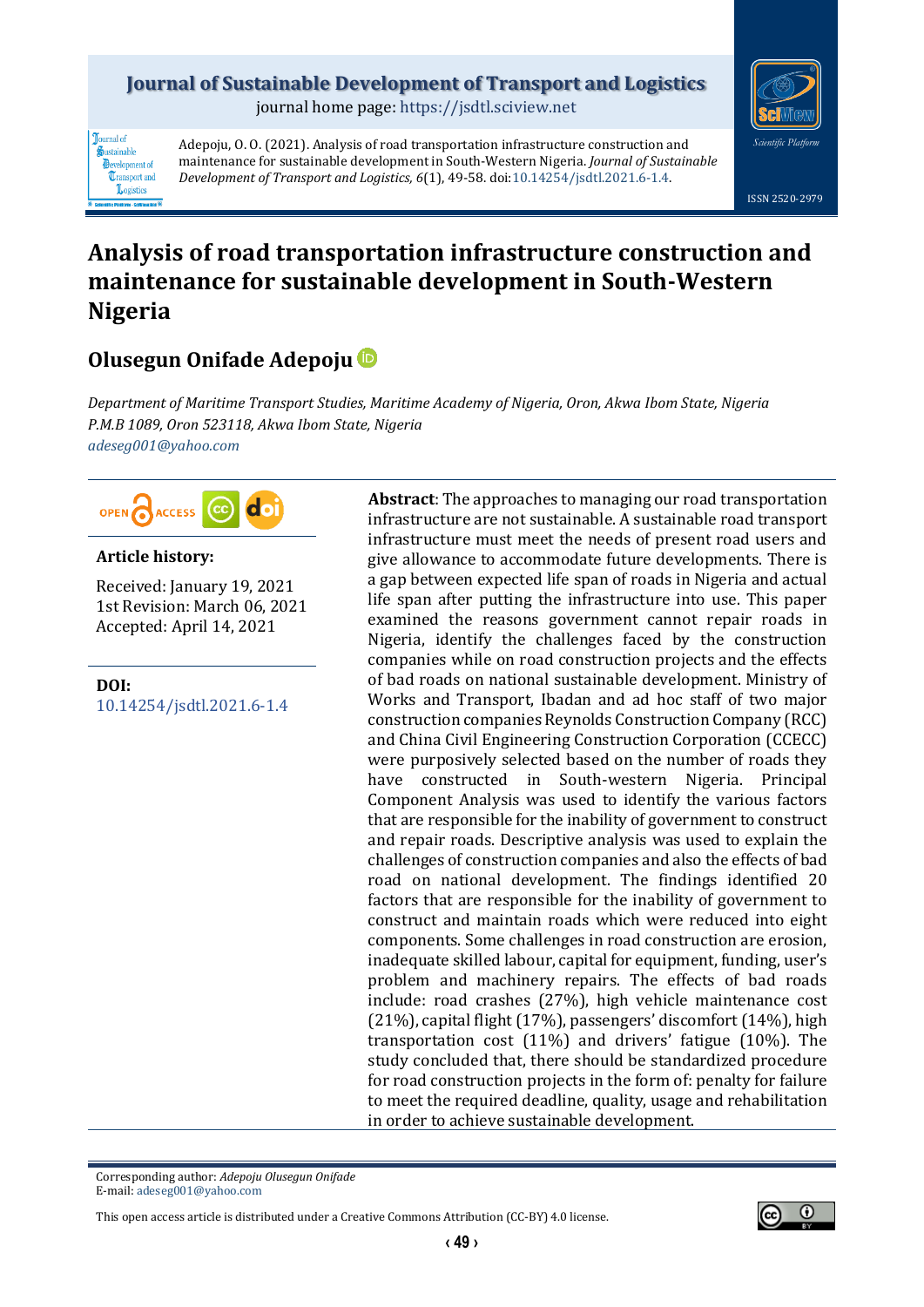**Keywords:** road transport, infrastructure, construction, maintenance, Nigeria.

## **1. Introduction**

Roads are very important in tapping resources, connecting people, places and businesses together. According to Filani (1999), Nigeria has the largest road network in West Africa with about 200,000km surfaced roads. It is only about 28,980km that were paved and 179,220km unpaved (Federal Ministry of Works Bulletin, 2012). Hamzat (2016) observed that, Petroleum Trust Fund was initiated for road construction and maintenance between 1996 and 1999. However, it was further noted that roads were not properly constructed and there were no maintenance management systems in place to for sustainable development in Nigeria. Many roads constructed in the 1970s had not being repaired for once (CBN, 2002). In the South-western part of Nigeria, Lagos- Ibadan highway and Ibadan – Ogbomoso for instance were given to contractors and within the space of five years, the roads are very bad. According to Ezenwa (1986), the Nigerian roads are faced with the problem of design specifications and function below required standards. Ajani (2001) expressed that, the problem of road transportation is further compounded by different successive government

Road transport is a critical infrastructure for sustainable development as its efficiency is related consumption, distribution and production (Somuyiwa & Olusegun, 2020). According to National Planning Commission (2018), the structure of road maintenance and management is among the three tiers of government viz: Federal, State and Local Government. Regrettably, local governments that used to be responsible for arterial routes and Trunk C roads' had since failed to perform their responsibility perhaps as they are now taking orders from State governments. The reason for this is because, subservience of Local governments under the State connotes they do not have autonomy. The Nigerian road transport is the one of the overstressed mode of transport infrastructures in Nigeria and this partly due to inadequate and inefficient services of other complementing modes of transport services. Okunlola (2018) noted that, Federal Road Maintenance Agency (FERMA) was established to monitor and rehabilitate federal roads in Nigeria but, they lack the funding, equipment, innovation and motivation to execute their jobs. Sally and Natalya (2005) said that postponing maintenance or construction cost increases both direct and indirect costs. If defect on the road is noticed and neglected; the entire section of the road may fail completely and require re-construction at three times or more of the initial cost. SANRAL (2004) explained that repair cost for road construction rises to six times the maintenance cost when you neglect road maintenance for three years and eighteen times after five years of neglect. Walter (2016)] observed that, the damage to Nigerian roads always start from cracking, potholes either by the edge of the road or at the center. Sustainable development according UNCTAD (2017) is connected with having long term food security, energy generation, human settlement, climate change, health system, transport system and other infrastructures. There is an expected level of road transport development which has not been realized for sustainable social, political and economic development of south-western Nigeria. Danladi et al (2013) expressed that performance of Nigerian roads is yet to be satisfactory in spite of several efforts to make it so.

## **2. Theoretical underpinnings**

## **Concept of sustainable transport**

According to Holden (2007), sustainable transport is related to a transport system whereby there is more efficient use of conventional transport technology, the idea of using alternative fuels, environmental friendly transport systems and making use of land-use planning systems. Sustainable road construction tends to revolve round engineering, technology and policy. Engineering seeks to find a sustainable method of durable road construction with a view to looking at the materials, designs and maintenance systems. Technology may be in form of using alternative methods to detecting structural failure and the use of information technology for highway management in the areas like: bling spot information system, parking assistance information, bridges and others. Bob (2007) expressed what can be termed as intelligent transport systems for sustainable development with the provisions of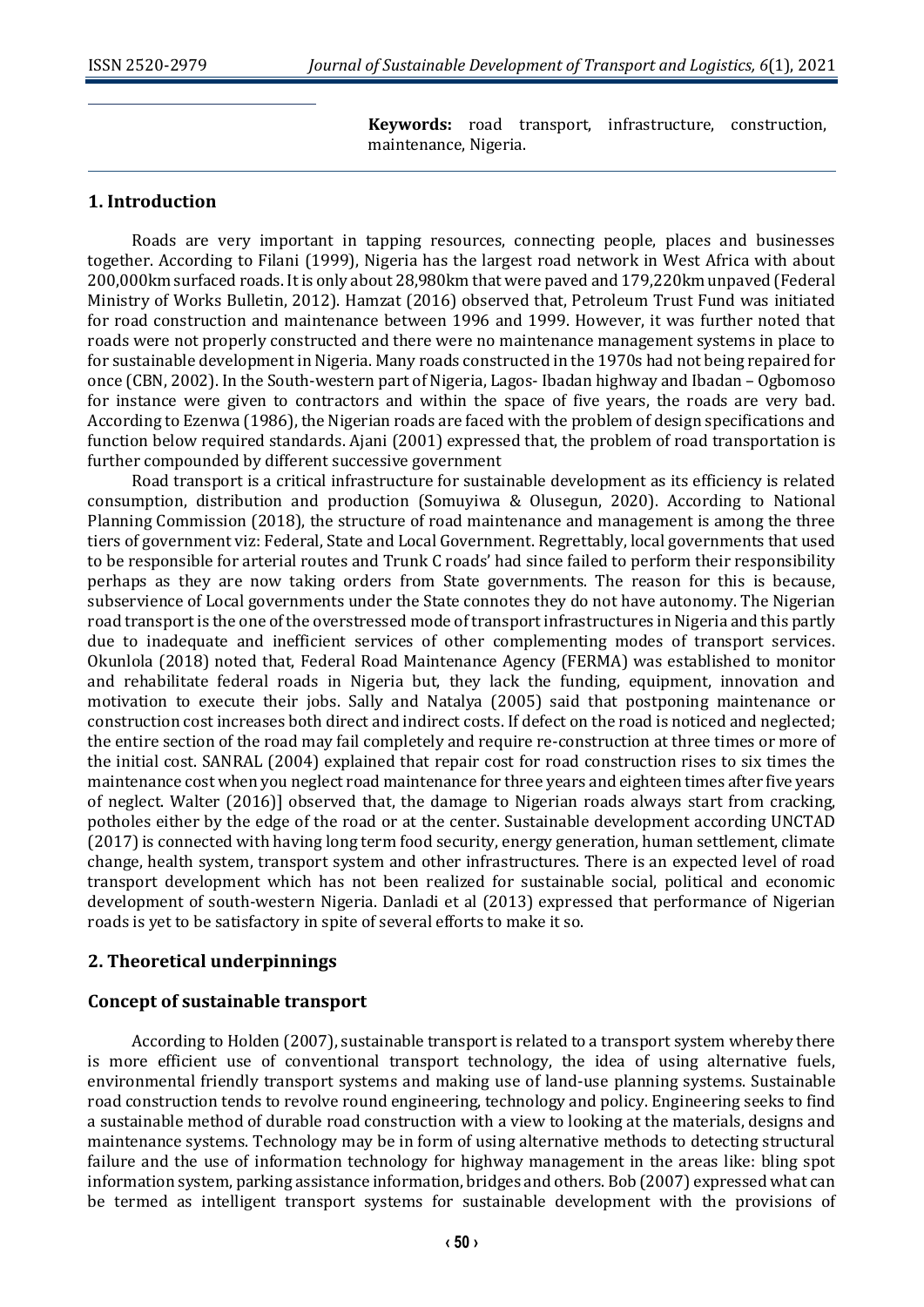information systems for the vehicle, road users and transport infrastructures. From the policy point of view, researchers like

Høyer (2000), Black (2003), Black and Nijkamp (2002a) all examined sustainability in transportation from the perspectives that it must cater for infants and elderly people in the society, the cost of service provision and charges. Holden (2007) maintained that, sustainable transport system is different from sustainable mobility and the latter is preferred in North America while the former in Europe (Black, 2003). Furthermore, he explained that concept of sustainable transport can be view within the context of means of transport (vehicles), the infrastructure provisions and the energy systems that propel it. The advancement in technology, promotion of alternative energy and assessment of infrastructures are means of discovering sustainable developments in transport. There are views regarding transport policy for sustainable development on whether there is need to remove subsidy or not on infrastructure provision by government. Also, they opined that sustainable transport is the one that generates low carbon emission; reduce delay in traffic or absence of congestion, reduction in Sulphur emissions and reduction in travel times.

The aspirations and necessities of owing automobiles are critical to the survival of economic growth and developments. However, the concomitant effects of accidents, congestions, space accommodations in form of parking, land encroachment and environmental consequences warranted knowledge of traffic engineering, its planning, control and management. It is no longer sufficient to build roads of adequate structural strength as noted by Kadiyali (2002) to cater to the needs of vehicles; but equally is important that safety, efficient movement and comfort ability of movement are guaranteed. The road surface is that part of the road that the vehicle rides on and it is the most vulnerable part of the pavement. Primary function of this layer of pavement is to provide a comfortable riding surface for the traffic. In addition, it is expected to protect the layers beneath from the effects natural elements, as well as the disintegrating effects caused vehicles skidding and breaking on the roadway, hence it must be ensured that the surface materials are stable.

According to O'Flaharty (2006) expressed that; the number of road users increases based on the number of trips and household car ownerships. It was noted that, accidents on Nigerian roads are mostly caused by road conditions. EMCT (1995) further buttressed that, impacts as road transport has consequence of waste of time, waste of resources, caused delays, environmental pollution and loss of 2% in Gross Domestic Product (GDP). Olaogun (2012)] expressed that, the problem with Nigerian roads is that government used to prefer to start new road projects than to maintain the existing ones. Dosunmu and Adepoju (2016) said that there is no relationship between money that is being generated from transport sector compared to the investments in the sector. O'Flaherty (2006) maintained that efficient allocation of scarce resources, economic efficiency and environmentally friendly transport system are fundamental to nation's developments. Apart from the introduction of Federal Road Maintenance Agency (FERMA), government also introduced Public Private Partnership (PPP) and Private Finance Initiative (PFI) to finance transport projects. Users' charge in form of toll pricing and concession were also introduced through Infrastructure Concession Regulatory Commission Act, 2005.

### **2.1 Road maintenance**

Road maintenance can be described as the necessary action taken to repair, construct or upgrade roads in order to prevent it from damage to enhance smooth drive and negative consequence like accident, pollution, tear and wear of vehicles. Road maintenance involves activities like keeping the pavement, shoulders, drainage facilities, slopes and other structures PIARC (1994). Khandal (2009) espoused on the causes of road degradations like: action of traffic, ingress of water, oxidation process, inadequacies in design, specifications and construction standards and lack of adequate support from lower layers. Bleeding, cracking, deformation and disintegration are the signs of the road construction problems.

According to SANRAL (2004) three types of maintenance required for road maintenance are: urgent, periodic and routine maintenance. Urgent maintenance is a type of maintenance that requires immediate attention to prevent further and hazard effects that can cause irreparable loss. This type of maintenance can be required when something blocks the major road, necessity to widening the road or there is a collapse of culvert. Periodic maintenance is a type that deals with regular or interval maintenance usually to protect the structural integrity of the road. It can take the form of overlay,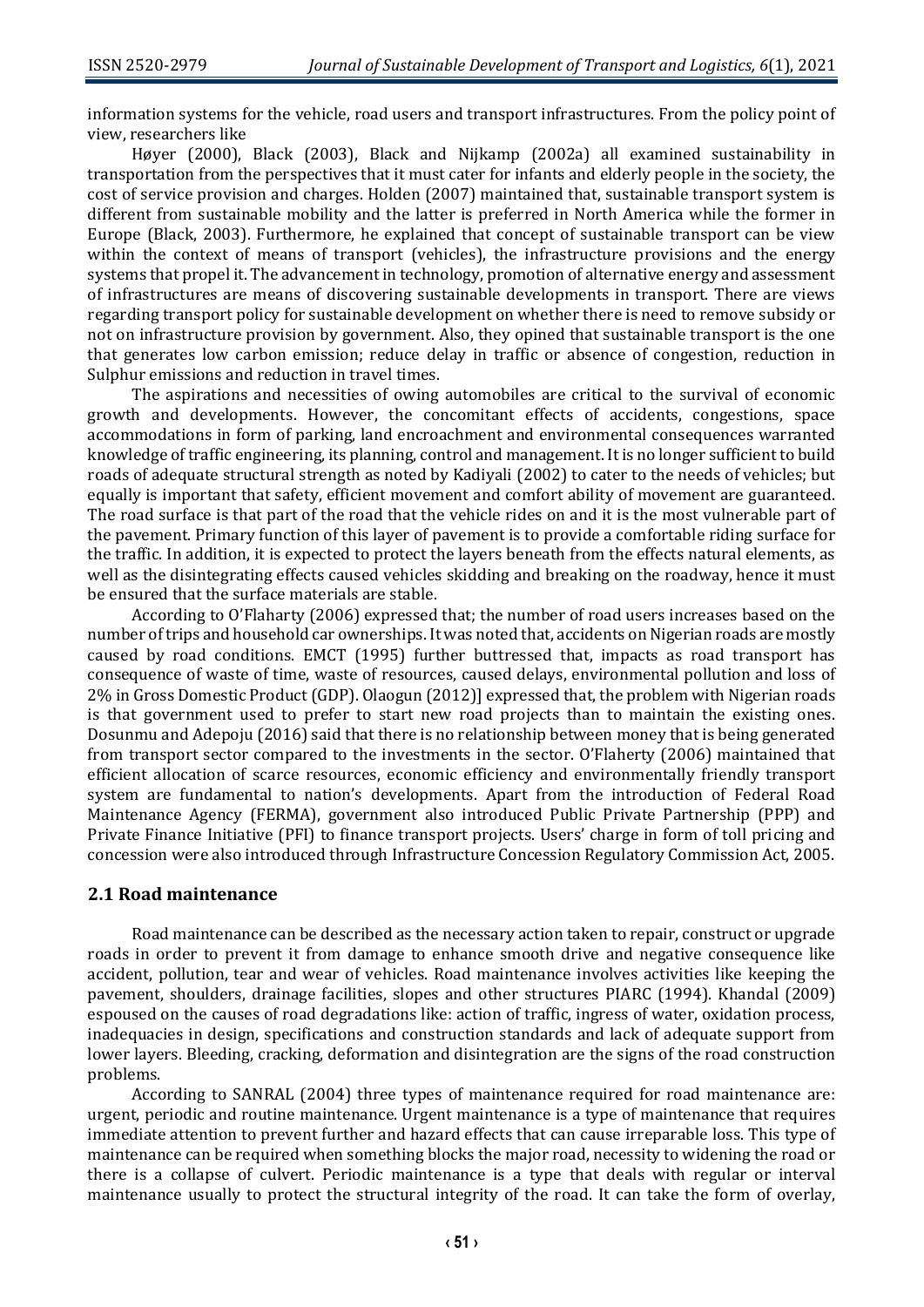reconstruction and pavement. Routine maintenance is to allow daily pass ability and safety of the road to prevent and should be scheduled for instance in six months. Routine maintenance can be in form of patching, grass cutting, pothole repairs and filling of gravel or using asphalt or bitumen to perfect the smoothness of the road. The major issue in Nigeria is that, there are good plans and procedures on papers for road construction and maintenance but to adhere, enforce and implement are serious concerns. Decisions to be made both in design and operations in traffic engineering requires expertise knowledge in information technology, research methodology and analyses, modeling, simulations so as to improve traffic flow and safety with the support from enforcement and education.

In spite of the benefits of road transport; there are disadvantages in form of high costs of maintenance, capital required to construct the road, the nature and texture of soil and sometimes enormous resources for bridges because of water log, filling and requirements to circumvent natural topography. Road transport is a critical infrastructure for economic health as it untold hardship behoves condition of people with congestion, delay, the cost of movement and accessibility. According to National Planning Commission (2018), the structure of road maintenance and management is among the three tiers of government viz: Federal, State and Local Government. Regrettably, local governments that used to be responsible for arterial routes and Trunk C roads' had since failed to perform their responsibility perhaps as they are now taking orders from State governments. The reason for this is because, subservience of Local governments under the State connotes they do not have autonomy. The Nigerian road transport is the one of the overstressed mode of transport infrastructures in Nigeria and this partly due to inadequate and inefficient services of other complementing modes of transport services. Okunlola (2018) noted that, Federal Road Maintenance Agency (FERMA) was established to monitor and rehabilitate federal roads in Nigeria but, they lack the funding, equipment, innovation and motivation to execute their jobs. Virtually all processes of road construction used to pass through series of approval for allocation of funding and other statutory and not statutory procedures to pay contractors. Vintage Ltd (2017) noted that, FERMA only exist and known by those who created it and those who are not doing anything regarding themselves as staff of the agency. Almost all the states in Nigeria fashioned in line with the formation of FERMA's similar agencies yet; the roads are still not properly managed. Walter (2016)] observed that, the damage to Nigerian roads always start from cracking, potholes either by the edge of the road or at the centre.

Resultant effects of these roads are in incessant road accidents, traffic congestion, double cost if not triple of construction, increase in vehicle operating cost and frustration especially during the raining season. A lot of roads had been damaged as a result of lack of drainage. Apart from the availability of the traffic efficiency, the maintenance of the transport and infrastructure is one area that is not adequately monitored and the resultant effects are can be witnessed in the loss occasioned by reconstruction, accidents, wear and tear of vehicles among others. In developing economies, hardly will you see agency responsible for the maintenance of transportation infrastructure attending to decaying facilities until the issue gets out of hands. Erosion, bridges, covets, pedestrian crossings, to mention are few are not curtailed until the worst scenario happens. The sharp practices in project and contracts awards has made competent and reliable firm to also find means of reducing quality of service because of the "kickbacks" they are to give to people who had given them the contracts. In essence, the mixture, quality of materials including labor are all doctored to reduce overall costs of project to maximize the profit to be generated at the expense of millions of life that may be lost in the long run.

The method of road project finance where "kickbacks" dictates the contractor or the construction company cannot produce sustainable development. Many roads in Nigeria like Ibadan- Ilorin road had been awarded for dualization since 1999 during President Olusegun Obasanjo's regime to be completed in 5 years; and surprisingly the construction is still on-going. Worst issue here is that most works executed initially must have been washed away by erosion or heavy trucks plying the route. It is always a case of begin again when roads are not constructed according to schedule. Sally and Natalya (2005) said that postponing maintenance or construction cost increases both direct and indirect costs. If defect on the road noticed and neglected; the entire section of the road may fail completely and requiring reconstruction at three time or more of the initial cost. SANRAL (2004) explained that repair cost for road construction rises to six times the maintenance cost when you neglect road maintenance for three years and eighteen times after five years of neglect. O'Flaharty (2006) noted that both preventive and corrective maintenance must be observed for sustainable road construction. To this end, this paper has been set out to answer the following research questions: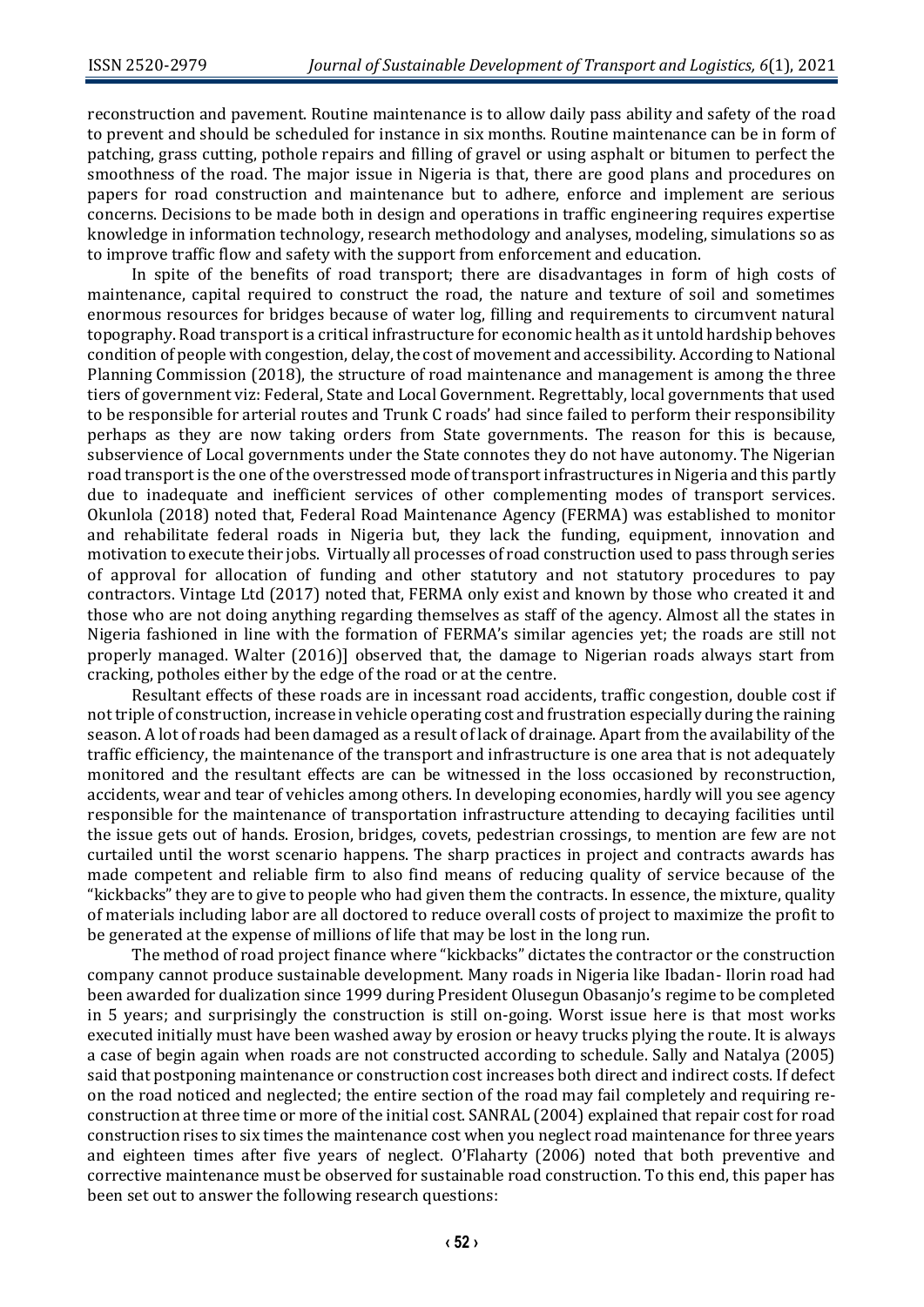- a) Why governments at all levels cannot construct/repair roads as was the case in the past?
- b) What are the challenges of road construction companies in Nigeria?
- c) What are the effects of bad roads on national development?

The gap has identified by this research is mainly in the difference between modern rapid technology advancement in road construction/ repairs and the slow progress of resources moneywasting-long-term construction system in Nigeria. More so, the qualities of roads built in the past differ from recent ones

## **3. Materials and methodology**

South-western geopolitical zone of Nigeria comprises Ogun State, Lagos State, Osun State, Oyo State, Ekiti State and Ondo State. The ministry of works and Transport, Ibadan was selected based on the fact that, it was the center of old western region secretariat. The respondents sampled are the staff of two construction companies operating prominently in the western states: Reynolds Construction Company (RCC) and China Civil Engineering Construction Company (CCECC). Interview, purposive and incidental sampling techniques were used to select 150 respondents across the ministry of works and Transport, Ibadan and the selected construction companies within the region. There are arrays of opinions regarding the question on why government cannot properly finance roads in Nigeria. The numerous data gathered on this question can be best identified to factors listed in the next section. Using open-ended questionnaire as data collection instrument, about 20 site supervisors provided their responses and the various departments including electrical, civil, special projects and mechanical at the ministry of works and transport responded.

## **4. Results and discussion**

The various responses gathered from the respondents are synchronized as identified in the following factors as the reasons the government could not construct and repair roads in South-Western Nigeria.

| Inadequate fund<br>1.                                     | IDF            |
|-----------------------------------------------------------|----------------|
| Wrong contractors<br>2.                                   | <b>WCT</b>     |
| Diversion of funds<br>3.                                  | <b>DFD</b>     |
| Inadequate machinery<br>4.                                | <b>IDM</b>     |
| 5.<br>Corruption                                          | <b>CRP</b>     |
| Lack of accountability<br>6.                              | <b>LCB</b>     |
| Incompetent personnel<br>7.                               | <b>ICP</b>     |
| Joint allocation for state and local government<br>8.     | JAG            |
| Lack of succession in governance<br>9.                    | LSG            |
| 10. Conflict of ownership between federal and state roads | <b>CFS</b>     |
| 11. Inadequate management ethics                          | IME            |
| 12. Wrong priority of government                          | <b>WPG</b>     |
| 13. There are many roads                                  | <b>MRD</b>     |
| 14. Daily urbanization                                    | <b>DUB</b>     |
| 15. Lack of collaboration with investors                  | <b>LCI</b>     |
| 16. Use of foreign contractors                            | <b>UFC</b>     |
| 17. Roads not commeasuring with level of service          | <b>RNC</b>     |
| 18. Wrong season for construction                         | <b>RSC</b>     |
| 19. Over-dependence on road                               | 0 <sub>D</sub> |
| 20. Topography                                            | TPG            |

The table 1 below shows the sampling adequacy for the principal component analysis. The sample adequacy is goo with significance  $p<0.05$  and Kaiser-Meyer Measure is above 0.5.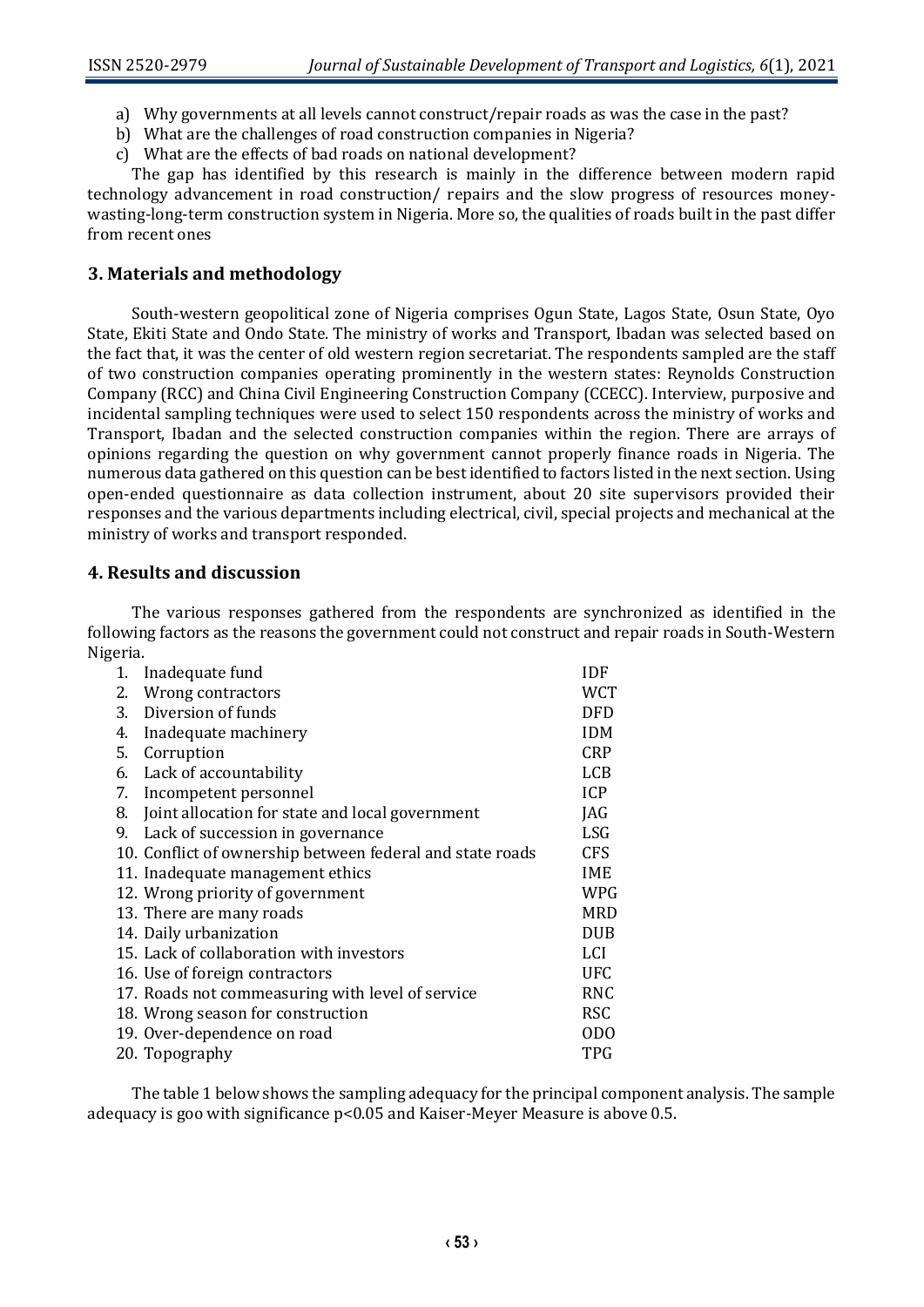| Table 1: KMO and Bartlett's Test                 |                    |         |
|--------------------------------------------------|--------------------|---------|
| Kaiser-Meyer-Olkin Measure of Sampling Adequacy. |                    | .533    |
| Bartlett's Test of Sphericity                    | Approx. Chi-Square | 371.443 |
|                                                  |                    | 190     |
|                                                  | Sig.               | .000    |

*Source*: Output from the analysis (2019)

The communalities of the identified factors are shown below. The communalities below 0.4 are not to be considered as factors responsible for why governments at all levels cannot construct/repair roads as depicted in table 2.

| <b>Table 2: Communalities of factors</b> |                |                   |
|------------------------------------------|----------------|-------------------|
| <b>Communalities</b>                     | <b>Initial</b> | <b>Extraction</b> |
| Inadequate funds                         | 1.000          | .810              |
| Wrong contractors                        | 1.000          | .587              |
| Diversion of funds                       | 1.000          | .801              |
| Inadequate machinery                     | 1.000          | .287              |
| Corruption                               | 1.000          | .639              |
| Lack of accountability                   | 1.000          | .668              |
| Incompetent personnel                    | 1.000          | .721              |
| Joint allocation for state &LG           | 1.000          | .681              |
| Lack of succession in governance         | 1.000          | .305              |
| Conflict of ownership btw state and LG   | 1.000          | .522              |
| Inadequate management ethics             | 1.000          | .665              |
| Wrong priority of govt                   | 1.000          | .531              |
| Many roads                               | 1.000          | .588              |
| Daily urbanization                       | 1.000          | .657              |
| Lack of collaboration with investors     | 1.000          | .682              |
| Use of foreign contractors               | 1.000          | .672              |
| Construction not measuring with level of | 1.000          | .574              |
| service                                  |                |                   |
| Wrong season for construction            | 1.000          | .605              |
| Over dependence on road                  | 1.000          | .703              |
| Topography<br>.                          | 1.000          | .673              |

Extraction Method: Principal Component Analysis.

*Source*: Output from the analysis (2019)

Examining the communalities, only two factors should not be considered in this analysis as they have values below 0.4. The factors are the inadequate machinery with the value of 0.287 and lack of succession in governance with the value of 0.305.

Table 3 shows the rotated component matrix which indicates the components of the factors identified.

| <b>Table 3: Rotated Component Matrix</b> |           |        |        |        |        |        |        |         |
|------------------------------------------|-----------|--------|--------|--------|--------|--------|--------|---------|
|                                          | Component |        |        |        |        |        |        |         |
|                                          |           | 2      | 3      | 4      | 5      | 6      | 7      | 8       |
| Inadequate funds                         | .865      |        | $-149$ | $-121$ |        |        |        | $-102$  |
| Wrong contractors                        | $-184$    | $-105$ | .582   | $-220$ | $-295$ | .111   | $-122$ | $-.200$ |
| Diversion of funds                       | .864      |        |        |        |        | .110   | $-178$ |         |
| Inadequate machinery                     | .202      | .170   | $-304$ | $-231$ |        | .242   |        |         |
| Corruption                               | .156      |        | $-536$ | .409   | $-122$ | $-229$ | .245   | $-166$  |
| Lack of accountability                   | $-309$    | .702   |        | $-109$ | .174   | $-107$ |        | $-116$  |
| Incompetent personnel                    | .120      |        | .776   | .155   | .138   | $-181$ | .153   |         |
| Joint allocation for state<br>& LG       |           | $-383$ | $-183$ | $-196$ | .577   | $-128$ | .254   | $-.220$ |
| Lack of succession in<br>governance      |           | .216   |        |        |        | .449   | $-183$ |         |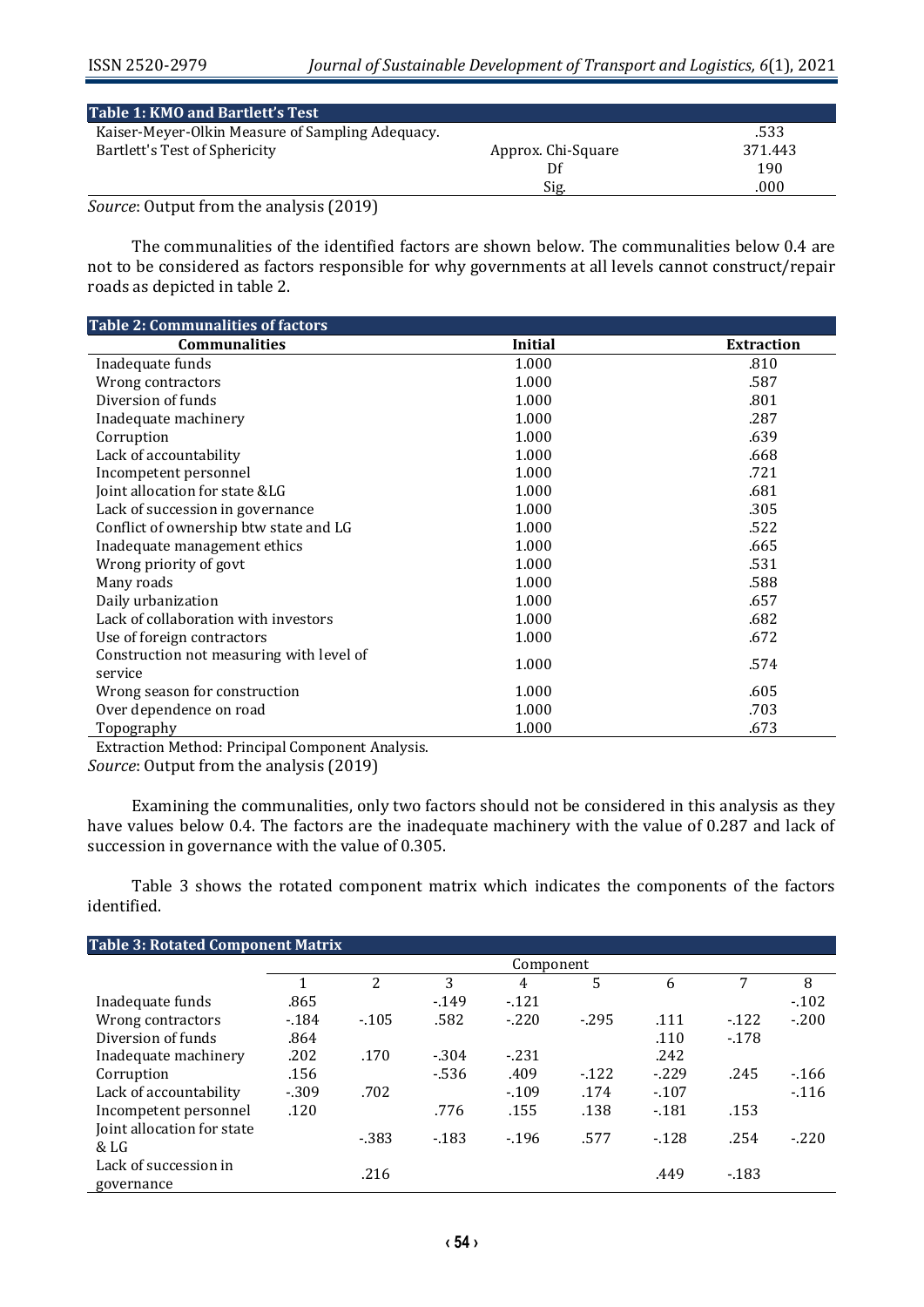| Conflict of ownership<br>btw state and LG   |        | .560   |        |      |        | .223   |        | $-378$ |
|---------------------------------------------|--------|--------|--------|------|--------|--------|--------|--------|
| Inadequate<br>management ethics             |        |        | $-102$ |      |        |        |        | .804   |
| Wrong priority of govt                      | $-123$ | .122   |        |      |        |        | .703   |        |
| Many roads                                  | $-134$ |        |        |      | $-186$ | .695   |        | .194   |
| Daily urbanization<br>Lack of collaboration |        |        |        |      | .800   |        |        |        |
| with investors                              |        | .790   |        |      |        | .136   |        | .127   |
| Use of foreign<br>contractors               | $-153$ | $-117$ |        | .699 | .117   | .276   | $-163$ | $-160$ |
| Construction not                            |        |        |        |      |        |        |        |        |
| measuring with level of<br>service          |        | $-144$ | $-114$ |      | $-554$ |        | .463   |        |
| Wrong season for<br>construction            |        |        | .320   |      |        |        | .535   | .437   |
| Over dependence on<br>road                  |        |        |        | .805 |        | $-153$ |        | .132   |
| Topography                                  | $-252$ |        |        |      |        | $-662$ | - 382  | .114   |

Extraction Method: Principal Component Analysis.

Rotation Method: Varimax with Kaiser Normalization.

a. Rotation converged in 15 iterations.

Extracting the principal component, eight components were extracted. For component 1, *inadequate fund and diversion of funds* with 0.865 and 0.864 respectively are the only factors to be picked. Component 2 shows that, lack of accountability, conflict of ownership between State and Local governments and lack of collaboration with values of 0.702, 0.506 and 0.790 respectively. Component 3 shows that; wrong contractors and incompetent personnel are the factors with 0.583 and 0.776 respectively. Use of foreign contractors and over dependence on road is another factor in component 4 with 0.699 and 0.805 values respectively. The fifth component has to do with joint allocation between state and local government with value of 0.577, daily urbanization with 0.800 and construction not measuring with level of service with 0.554. There are too many roads and topography formed component six with 0.695 and -0.662 respectively. Government priority and wrong season for construction formed component seven with 0.703 and 0.535 values respectively. The eighth component shows that lack of management ethics is a factor that is responsible for why government cannot construct/repair roads in Nigeria with 0.804 value.

The summary of the components can be as follows:

- a) Fund
- b) Separation of power and lack of investors
- c) Competence of contractor
- d) Over dependence on road
- e) Urbanization
- f) Topography
- g) Timing of construction
- h) Management ethics.

All these factors are to be considered if quality roads are to be guaranteed in the south-western Nigeria. Analyzing the challenges of the construction companies in South-Western Nigeria, the respondents' responses have been summarized in the Figure 1 below descriptively.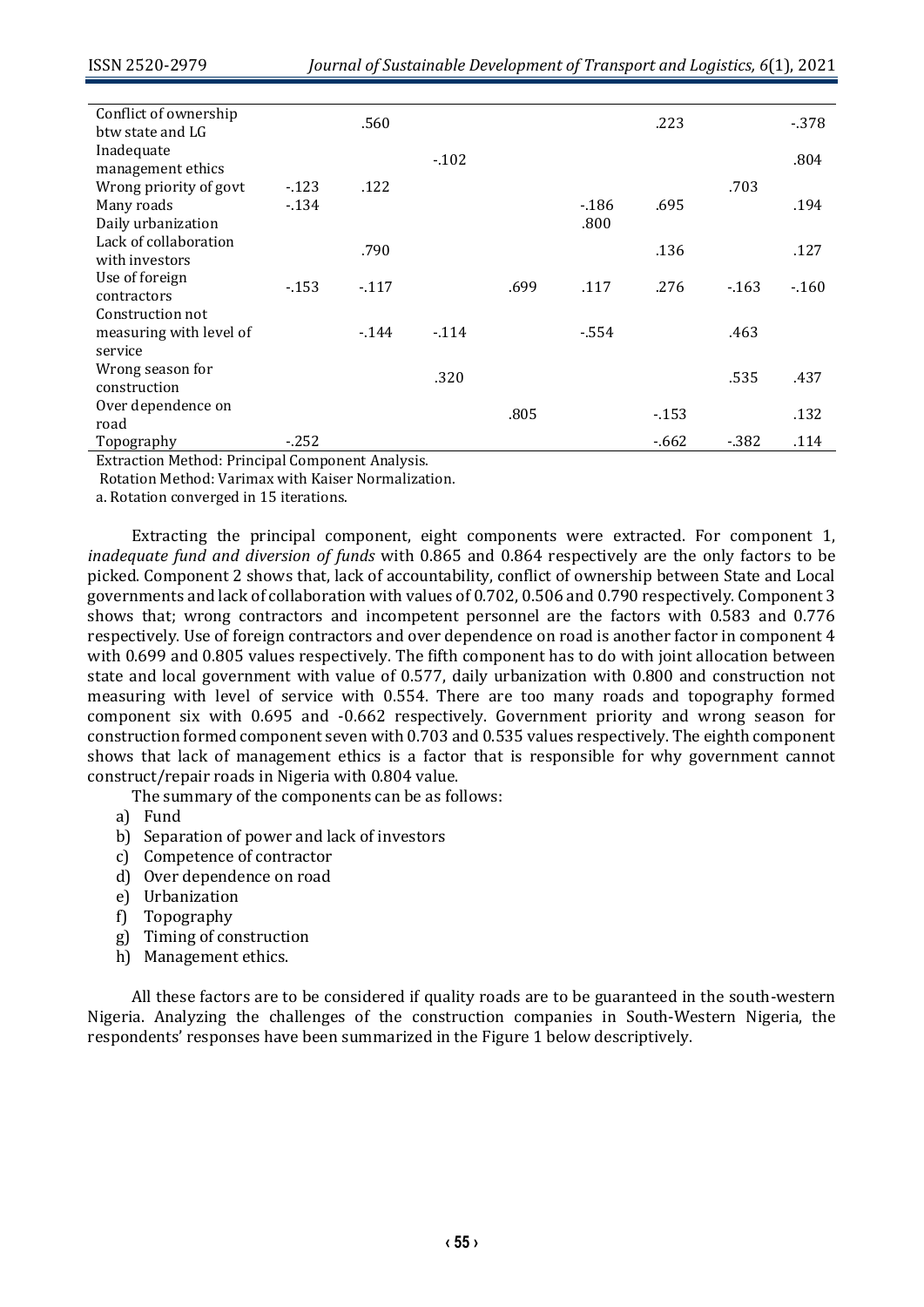

**Figure 1: Challenges of road construction companies**

The major challenge as indicated by the figure 1 is funding which indicates 33%, the next challenge is capital for equipment and machinery repairs with 17% each respectively. The companies also face the challenges from unskilled labor with the bar chart indication of 13%, erosion used to challenge the companies also with the chart showing 11%. The construction companies noted that, they used to have challenges from the road users which is about 9% of their challenges. The funding from the government that used to be taking a lot of time is what the respondents described as the major problem. The respondents noted that, the equipment being used by the construction companies are very expensive and to repair they are very costly and difficult which is why the two are having the same percentage (17%).

The Figure 2 below shows the pie chart of the effect of bad roads on national development. The responses of the sampled respondents shows that, bad roads are the result of crashes with 27%, the maintenance cost is the second with 21%, bad roads contribute to capital flight with 17%. Passenger discomfort has 14%, high transportation cost has 11% and driver's fatigue has 10%.

#### Ряд1; maintenance Ряд1; capital flight; 17; 17%cost; 21; 21% П Ряд1; high Ряд1; road transportation crashes; 27; cost; 11; 11% 27% Ряд1;

passenger discomfort; 14; 14%

## **Figure 2: Effects of bad roads on national development**



■ Ряд1; driver's fatigue; 10; 10%

The findings from the results have shown that there are factors that should be observed if the construction and maintenance of roads are to achieve sustainable development in south-western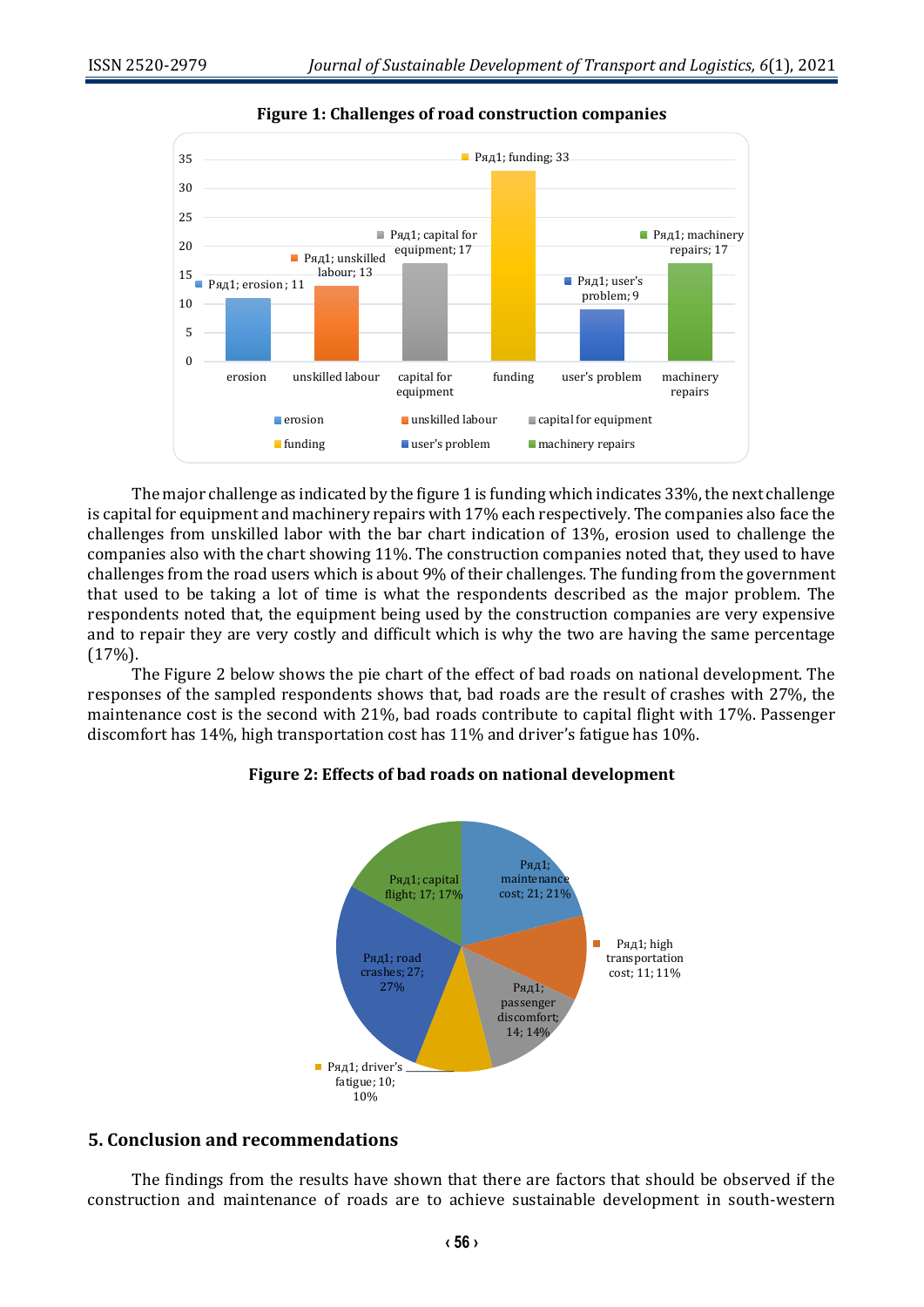Nigeria. Apart from these factors, construction companies also have their challenges. The challenges of the construction companies and the funding most especially from government must be examined before embarking on any construction project. Government needs to incorporate investors in financing road construction projects. Since funding is the major challenge, there is need for government to seek how to manage funds that are generated through road transport like; licensing, roadworthiness, vehicle licensing, and user's charge or toll pricing to finance road transport projects. It will be better for government to always ensure that projects of road transport construction and maintenance are of quality and executed with the allocated time fame. Also of note is the season, because sometimes, when road projects are not funded properly, the work done during a particular period and is being stopped will amount to double cost by the time it will start again. Road construction project are to be monitored and supervised by the government and the construction companies must give guarantee on the number of years for the usage of the road as it is being practiced in developed economy. There is also need for the country as a whole to engage indigenous construction companies in road construction projects. There is need for separate of power between state and local government as indirectly the autonomy of Local government as a tier of government is real in Nigeria again occasioned by their subservience to State government arising from their allocation being given to the States. The Local government will not be able to construct nor repair roads because their fund is determined by State governments. There is need also for government to standardize procedure for road construction projects, penalty, quality, usage and rehabilitation in order to achieve sustainable development.

Roads are built mostly with public funds. However, public funds are not easily accessed and must be captured by budgets to be released for road constructions or repairs. Road maintenance involves coordination of unrelated activities that must be integrated together. Looking at the past records of road construction history in the South-western Nigeria; the management, planning, construction and rehabilitation of roads are carried out by respective local government at the Local Government levels and ministry of Works and Transport/Housing as the case may be for the State roads. Recently, governments have decided to outsource for construction companies to facilitate rapid construction process.

## **Citation information**

Adepoju, O. O. (2021). Analysis of road transportation infrastructure construction and maintenance for sustainable development in South-Western Nigeria. *Journal of Sustainable Development of Transport and Logistics, 6*(1), 49-58. doi[:10.14254/jsdtl.2021.6-1.4](https://doi.org/10.14254/jsdtl.2021.6-1.4)

## **References**

- Akindare, O. (2018). Advancement in road building technology may be the intervention Nigeria's road Needs. Nation.
- Black, W. R. (2003). *Transportation. A geographical analysis.* New York/London: The Guilford Press.
- Black, W. R., & Nijkamp, P. (2002). Introduction: Pathways to sustainable transport and basic themes. *Social Change and Sustainable Transport; Black, WR, Nijkamp, P., Eds*.
- Burningham, S., & Stankevich, N. (2005). *Why road maintenance is important and how to get it done* (No. 11779). The World Bank.
- Central Bank of Nigeria. (2002). *Annual report and statement of account for the year ended 31st December, 2001*, CBN, Lagos, April.
- Danladi, S. M., Oluwatosin, A., & Amaechi, C. V (2013). Challenges of road pavement failure in Nigeria. In *Proceeding for National Conference on Road Pavement Failure in Nigeria, NBRRI A Proceedings of National Conference on Road Pavement Failure in Nigeria*, Abuja, 7th –9th May 2013.
- Dosunmu, V. A., & Adepoju, O. O. (2016). Appraisal of transport infrastructure finance for sustainable development in Nigeria. *International Journal of Science and Research*, 2319-1764.
- EMCT. (1995). *Urban travel and sustainable development*. Paris.
- Emiedafe, W. (2016). Road maintenance: 4 critical functions of road maintenance in Nigeria sapient vendors. Retrieved fro[m www.saplentventdors.com.](http://www.saplentventdors.com/)